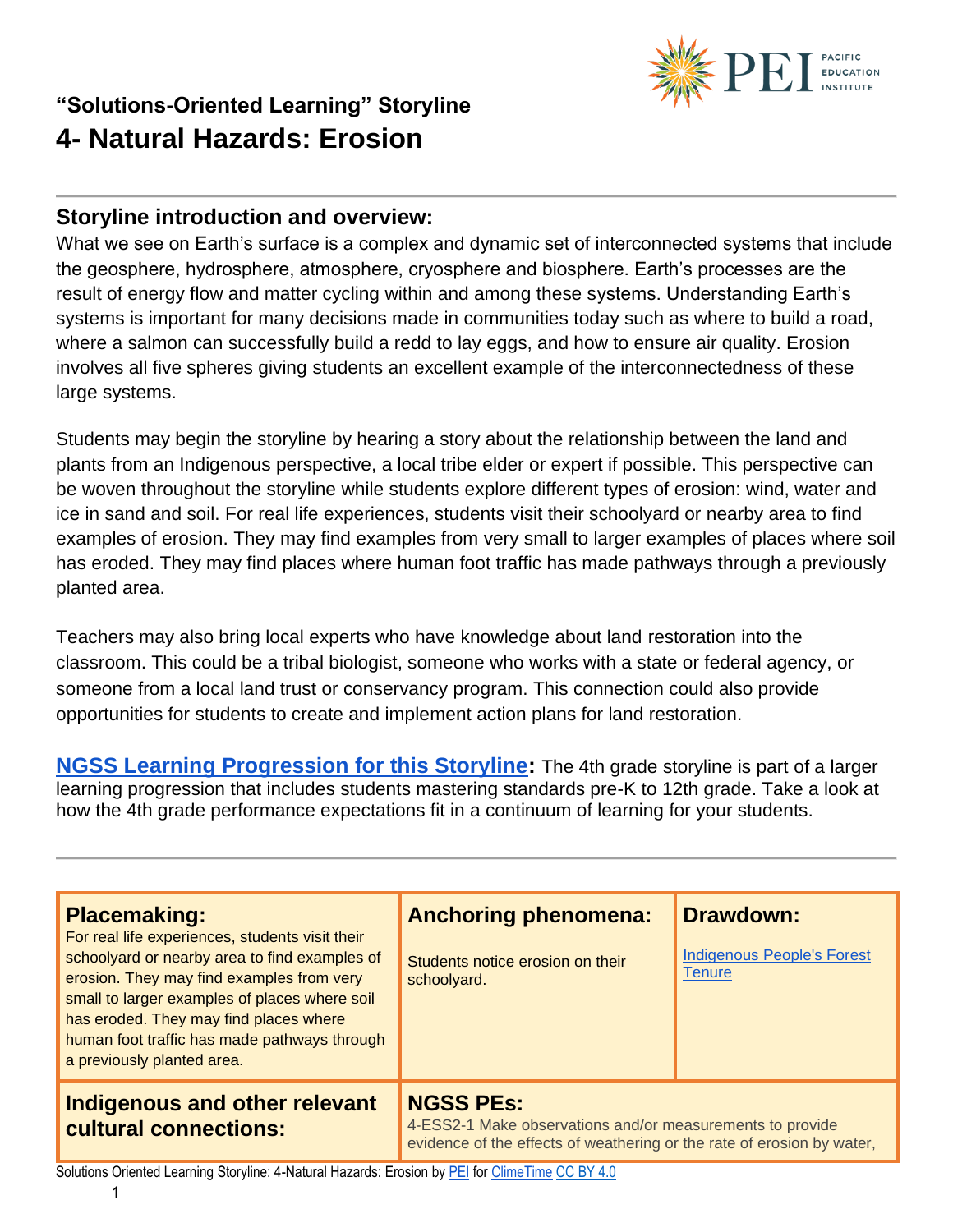

| There is a wonderful connection to Indigenous<br>perspectives in one of the solutions in<br>Drawdown (#39 Land Use Indigenous Peoples' | ice, wind, or vegetation. |
|----------------------------------------------------------------------------------------------------------------------------------------|---------------------------|
| Land Management). This can be nicely woven                                                                                             |                           |
| with an invitation for a tribal elder or tribal                                                                                        |                           |
| expert to visit your class and share their locally                                                                                     |                           |
| relevant perspective on land use.                                                                                                      |                           |
|                                                                                                                                        |                           |

#### **Vocabulary:**

When water, wind, ice, and chemicals cause rocks and earth to wear away, it is called **weathering**. When these weathered bits of rock and soil are moved to new places, it is called **erosion**, and can be caused by water, wind, ice, and humans, or some combination of any of them. Weathering and erosion are forces that change the shape of the land.

#### **Estimated time required to implement this storyline: 2 to 3 weeks**

#### **NGSS PEs:**

[4-ESS2-1](http://www.nextgenscience.org/sites/default/files/evidence_statement/black_white/4-ESS2-1%20Evidence%20Statements%20June%202015%20asterisks.pdf) Make observations and/or measurements to provide evidence of the effects of weathering or the rate of erosion by water, ice, wind, or vegetation.

| Science & Engineering Practice<br>(SEP)                                                                                                                                                                                                                                                                                                                                                                                                                                                           | Disciplinary Core Idea (DCI)                                                                                                                                                                                                                                                                                                                                                       | Cross Cutting Concept (CCC)                                                                                                                                                                      |
|---------------------------------------------------------------------------------------------------------------------------------------------------------------------------------------------------------------------------------------------------------------------------------------------------------------------------------------------------------------------------------------------------------------------------------------------------------------------------------------------------|------------------------------------------------------------------------------------------------------------------------------------------------------------------------------------------------------------------------------------------------------------------------------------------------------------------------------------------------------------------------------------|--------------------------------------------------------------------------------------------------------------------------------------------------------------------------------------------------|
| <b>Planning and Carrying Out</b><br><b>Investigations</b><br>Planning and carrying out<br>investigations to answer questions or<br>test solutions to problems in 3-5 builds<br>on K-2 experiences and progresses to<br>include investigations that control<br>variables and provide evidence to<br>support explanations or design<br>solutions.<br>Students make observations and/or<br>measurements to produce data to<br>serve as the basis for evidence for an<br>explanation of a phenomenon. | For ESS2.A Earth Materials and Systems<br>Rainfall helps to shape the land and affects the types<br>of living things found in a region. Water, ice, wind,<br>living organisms, and gravity break rocks, soils, and<br>sediments into smaller particles and move them<br>around.<br>For ESS2.E Biogeology<br>Living things affect the physical characteristics of their<br>regions. | <b>Cause and Effect</b><br>Cause and effect relationships<br>are routinely identified, tested,<br>and used to explain change.<br><b>Systems and system models</b><br><b>Stability and change</b> |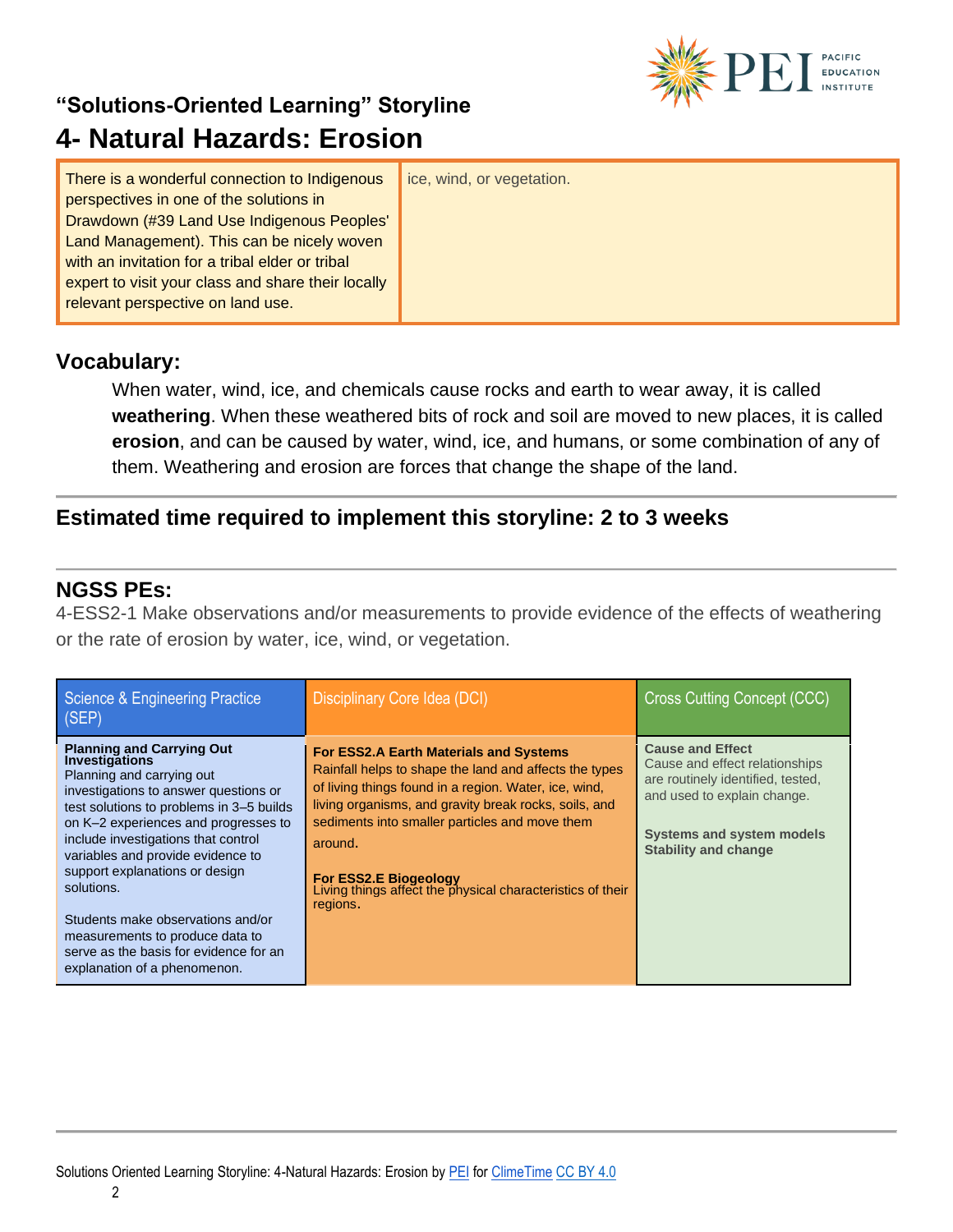

#### **Learning Sessions**

| <b>Materials List</b>                                                                                                                                                                                                                                                                                                                                                                                                                                                                                                                                                                                                                                                                                                                                                                                                 |                                               |
|-----------------------------------------------------------------------------------------------------------------------------------------------------------------------------------------------------------------------------------------------------------------------------------------------------------------------------------------------------------------------------------------------------------------------------------------------------------------------------------------------------------------------------------------------------------------------------------------------------------------------------------------------------------------------------------------------------------------------------------------------------------------------------------------------------------------------|-----------------------------------------------|
|                                                                                                                                                                                                                                                                                                                                                                                                                                                                                                                                                                                                                                                                                                                                                                                                                       |                                               |
| Learning session                                                                                                                                                                                                                                                                                                                                                                                                                                                                                                                                                                                                                                                                                                                                                                                                      | <b>Materials</b>                              |
| 1.                                                                                                                                                                                                                                                                                                                                                                                                                                                                                                                                                                                                                                                                                                                                                                                                                    | Connect to regional tribal resources          |
| 2.                                                                                                                                                                                                                                                                                                                                                                                                                                                                                                                                                                                                                                                                                                                                                                                                                    | N/A                                           |
| 3.                                                                                                                                                                                                                                                                                                                                                                                                                                                                                                                                                                                                                                                                                                                                                                                                                    | Erosion picture, pre-assessment and rubric    |
| 4.<br>9 cafeteria trays (dish tubs can be used as well, particularly for the water<br>stations), Enough straws for each student to have one, 4 spray bottles, 1<br>plastic (so it can be squeezed) water bottle with squirt cap, Methods for<br>creating slope: two foot-long pieces of 2x4 wood; 1" high objects to raise<br>one end of the tray up 1" (Legos or other wood blocks work well), One<br>ice cube per team of 4-5 students; optional: use a different color of food<br>coloring for each team's ice cube, 60 lb. bag of washed play sand; most<br>hardware stores or garden supply stores carry this; it works best if it is<br>dry, Bucket of soil to compare erosion differences between sand and<br>soil, 4"x6" section of grass for 'plants prevent erosion' station, Student<br><b>Data Sheets</b> |                                               |
| 5.                                                                                                                                                                                                                                                                                                                                                                                                                                                                                                                                                                                                                                                                                                                                                                                                                    | Erosion card set                              |
| 6.                                                                                                                                                                                                                                                                                                                                                                                                                                                                                                                                                                                                                                                                                                                                                                                                                    | Clipboards, paper, pencils, drawing materials |
| 7.                                                                                                                                                                                                                                                                                                                                                                                                                                                                                                                                                                                                                                                                                                                                                                                                                    | Erosion card set                              |
| 8.                                                                                                                                                                                                                                                                                                                                                                                                                                                                                                                                                                                                                                                                                                                                                                                                                    | N/A                                           |
| 9.                                                                                                                                                                                                                                                                                                                                                                                                                                                                                                                                                                                                                                                                                                                                                                                                                    | N/A                                           |
| 10.                                                                                                                                                                                                                                                                                                                                                                                                                                                                                                                                                                                                                                                                                                                                                                                                                   | Erosion picture, post assessment, rubric      |

| <b>Grounding Native Ways of Knowing:</b>                                                                                                                                                       | <b>Estimated time:</b><br>45 minutes |
|------------------------------------------------------------------------------------------------------------------------------------------------------------------------------------------------|--------------------------------------|
| Students hear a story about the relationship between the land and plants from an Indigenous<br>perspective, a local tribe if possible. This perspective can be woven throughout the storyline. |                                      |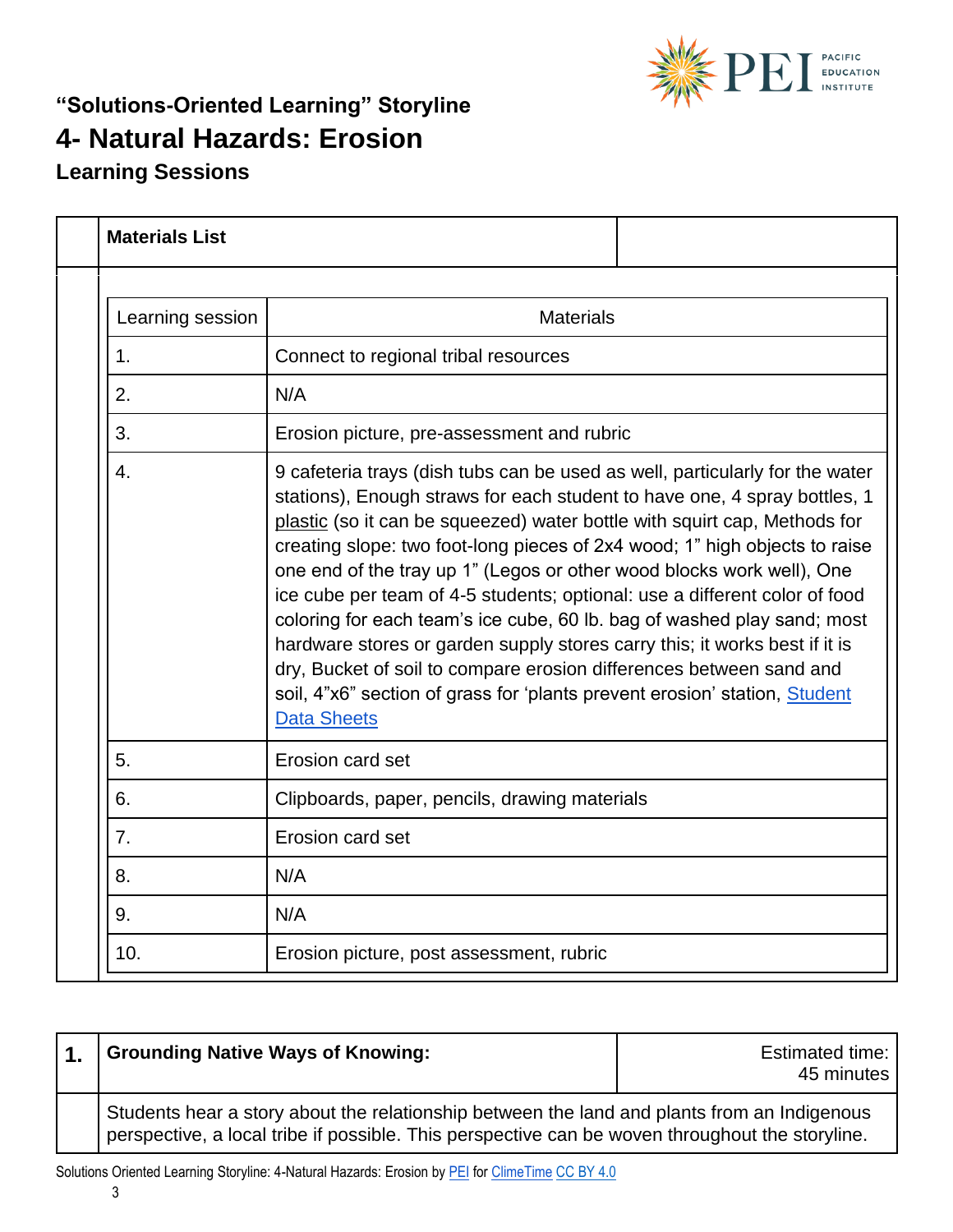

| Plan ahead to invite in a tribal member who can share a story with the students. Here is a link<br>from OSPI on how to partner with your local tribes: OSPI: Partnering with local tribes                                                                                                                                                                                                                                                                                                                                                                                                                                                                                                                                                                                                                                                                                                                                                                                                                         |  |
|-------------------------------------------------------------------------------------------------------------------------------------------------------------------------------------------------------------------------------------------------------------------------------------------------------------------------------------------------------------------------------------------------------------------------------------------------------------------------------------------------------------------------------------------------------------------------------------------------------------------------------------------------------------------------------------------------------------------------------------------------------------------------------------------------------------------------------------------------------------------------------------------------------------------------------------------------------------------------------------------------------------------|--|
| Summary of native ways of knowing for erosion:<br>1. One of the gifts of plants is that they 'hold the world together.' They literally shield<br>the land from forces of water and wind and hold in soil with their roots.<br>2. Example Plant Teaching: The alder (or cottonwood) tree is a community builder.<br>It is one of the first to take root and sprout in recently disturbed areas. It is a<br>"nitrogen fixer" that prepares the soil for other plant communities to take root. It<br>has a special relationship with a bacteria, Frankia, that takes nitrogen from the<br>roots and puts it back into the soil in exchange for some sugars from the tree.<br>Nitrogen is a key nutrient for plants. Alder (Cottonwood) heal and prepare the<br>land for the next community of plants, such as Douglas fir or cedar. This gift is<br>also an important teaching for humans. How can we heal the land? How can we<br>prepare the way for others? How can we put our community needs before our<br>own? |  |
| 3. Indigenous communities are vulnerable to changes in the land and have had to<br>be adaptable to these changes. Today, our communities are especially<br>vulnerable to climate change, pollution, etc. Often marginalized populations feel<br>the deepest impacts of unhealthy lands and unhealthy communities. Native<br>worldview recognizes that the health of the land is intrinsically tied to our own<br>health.                                                                                                                                                                                                                                                                                                                                                                                                                                                                                                                                                                                          |  |
| 4. Since Time Immemorial, local Native American communities have stewarded<br>these lands in ways that enriched biodiversity and secured the gifts of the<br>landscape. Through treaties, our ancestors secured access to usual and<br>accustomed places for hunting, fishing and gathering. Since treaty times, local<br>Indigenous worldview and scientific knowledge has been ignored and devalued<br>and our local landscapes have deeply suffered as a result. Incorporating ancient<br>management knowledge will benefit all local communities.                                                                                                                                                                                                                                                                                                                                                                                                                                                             |  |

| 2. | Examine phenomena: Erosion happens in our<br>schoolyard and community.                                                                                                                                                                                                                                                                                                                                                            | <b>Estimated time:</b><br>30 minutes |
|----|-----------------------------------------------------------------------------------------------------------------------------------------------------------------------------------------------------------------------------------------------------------------------------------------------------------------------------------------------------------------------------------------------------------------------------------|--------------------------------------|
|    | Teachers can find various forms of erosion on their schoolyard or near the school grounds.<br>Some examples include:<br>• roadway erosion<br>creek erosion<br>playground erosion<br>$\bullet$<br>erosion from a drain spout<br>$\bullet$<br>local rivers and streams<br>$\bullet$<br>Teachers should take the students to the erosion site and ask, "What do you think caused<br>this? What could be a solution to this problem?" |                                      |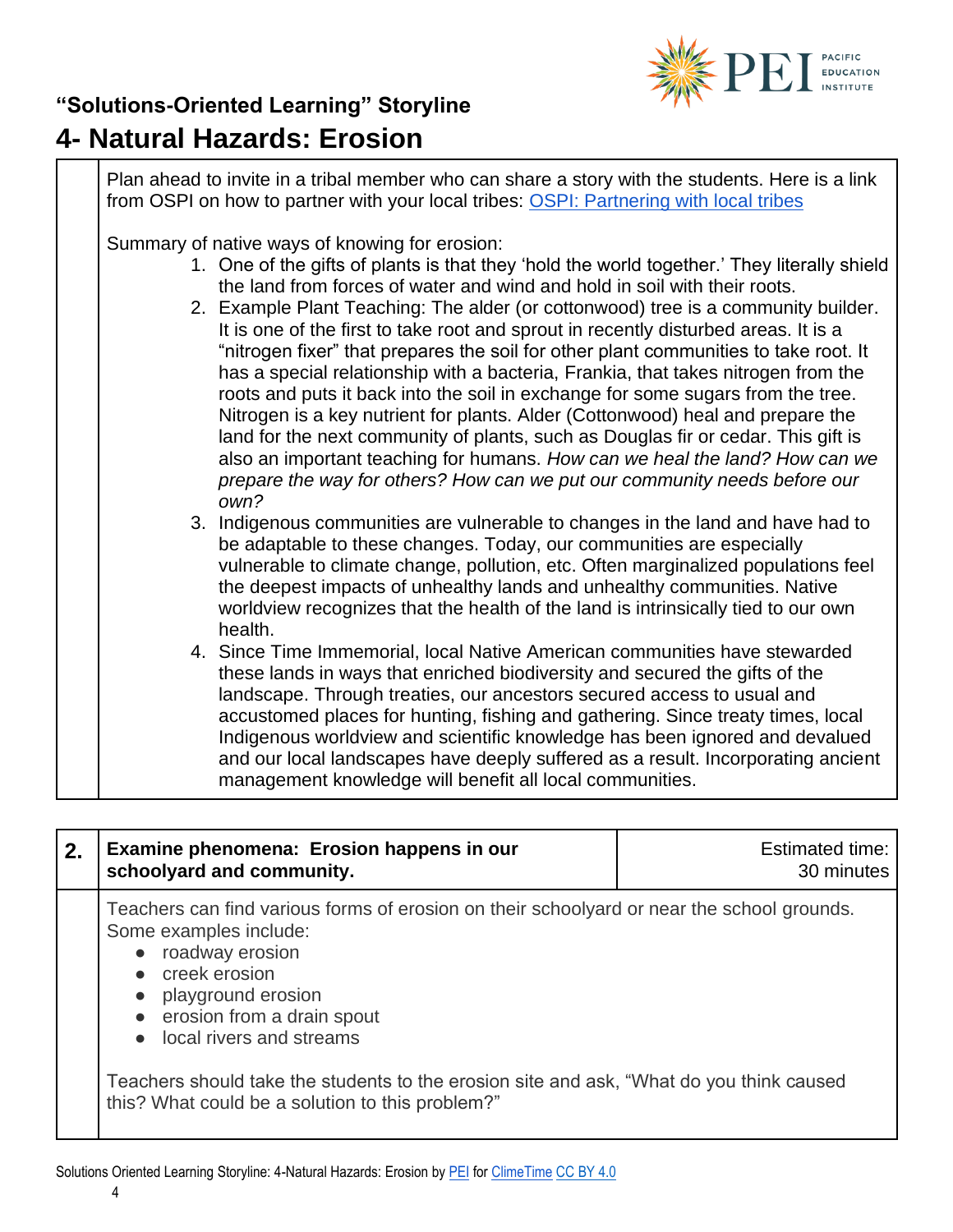

| 3. | <b>Pre Assessment:</b> | Estimated time:<br>30 minutes |
|----|------------------------|-------------------------------|
|    |                        |                               |

[Erosion Picture](https://pacificeductioninstitute.sharepoint.com/:b:/s/Program/EUEE1wQeyMxOhNdh24SNNgoBZZVxRMW9i8TCLxPGZW-9kQ?e=dhW07P) (This photo is in the assessment. The teacher may want to display on a larger screen.) **[4-Natural Hazards: Erosion Pre-](https://pacificeductioninstitute.sharepoint.com/:b:/s/Program/EftGh2S6SI1JncH1F1nUO8IB2s2GvO4VI0Om6OCvFRrobA?e=pWlSTe) Assessment**

**4-Natural Hazards: [Erosion Assessment Rubric](https://pacificeductioninstitute.sharepoint.com/:w:/s/Program/ESLgCoMujMVAqlqH9p9rg1sBpSaxOCZ-WkMksAfPRDvI0w?e=7wbfUl)**

| 4. | Guiding questions: Do the Earth's landforms look the<br>same today as they did a million years ago? How are<br>they the same or different? | <b>Estimated time:</b><br>Several 30 minute<br>sessions<br>(dependent on how<br>teacher structures the<br>stations) |
|----|--------------------------------------------------------------------------------------------------------------------------------------------|---------------------------------------------------------------------------------------------------------------------|
|    | <b>Supplies needed:</b>                                                                                                                    |                                                                                                                     |
|    | 9 cafeteria trays (dish tubs can be used as well, particularly for the water stations)<br>$\blacksquare$                                   |                                                                                                                     |
|    | Enough straws for each student to have one<br>$\qquad \qquad \blacksquare$                                                                 |                                                                                                                     |
|    | 4 spray bottles<br>-                                                                                                                       |                                                                                                                     |
|    | 1 plastic (so it can be squeezed) water bottle with squirt cap<br>$\overline{\phantom{0}}$                                                 |                                                                                                                     |
|    | Methods for creating slope: two foot-long pieces of 2x4 wood; 1" high objects to raise<br>$\overline{\phantom{0}}$                         |                                                                                                                     |
|    | one end of the tray up 1" (Legos or other wood blocks work well)                                                                           |                                                                                                                     |
|    | One ice cube per team of 4-5 students; optional: use a different color of food coloring<br>$\overline{\phantom{0}}$                        |                                                                                                                     |
|    | for each team's ice cube                                                                                                                   |                                                                                                                     |
|    | 60 lb. bag of washed play sand; most hardware stores or garden supply stores carry<br>$\blacksquare$                                       |                                                                                                                     |
|    | this; it works best if it is dry                                                                                                           |                                                                                                                     |

- Bucket of soil to compare erosion differences between sand and soil
- 4"x6" section of grass for 'plants prevent erosion' station
- **[Student Data Sheets](https://pacificeductioninstitute.sharepoint.com/:w:/s/Program/Eb0ks0HJJvRMg0iqCR3mW0sB0RbWtVE-6ZmBKpx-USSaBw?e=c3egnt)**

Students engage and explore with erosion stations, working in groups of 4 or 5. There are six stations in all.

Students observe results and record them on data sheets. Design class management techniques so students aren't having spray bottle battles. If conducting stations indoors, cover tables and be careful to keep water stations away from electronics. If possible, conduct stations outdoors. The wind station will need to be on a table so the tray can be at their eye level. Decide how well you want to control the variables, if that is a goal for this activity, other than just observation of erosion. Provide instructions for each station so students are clear on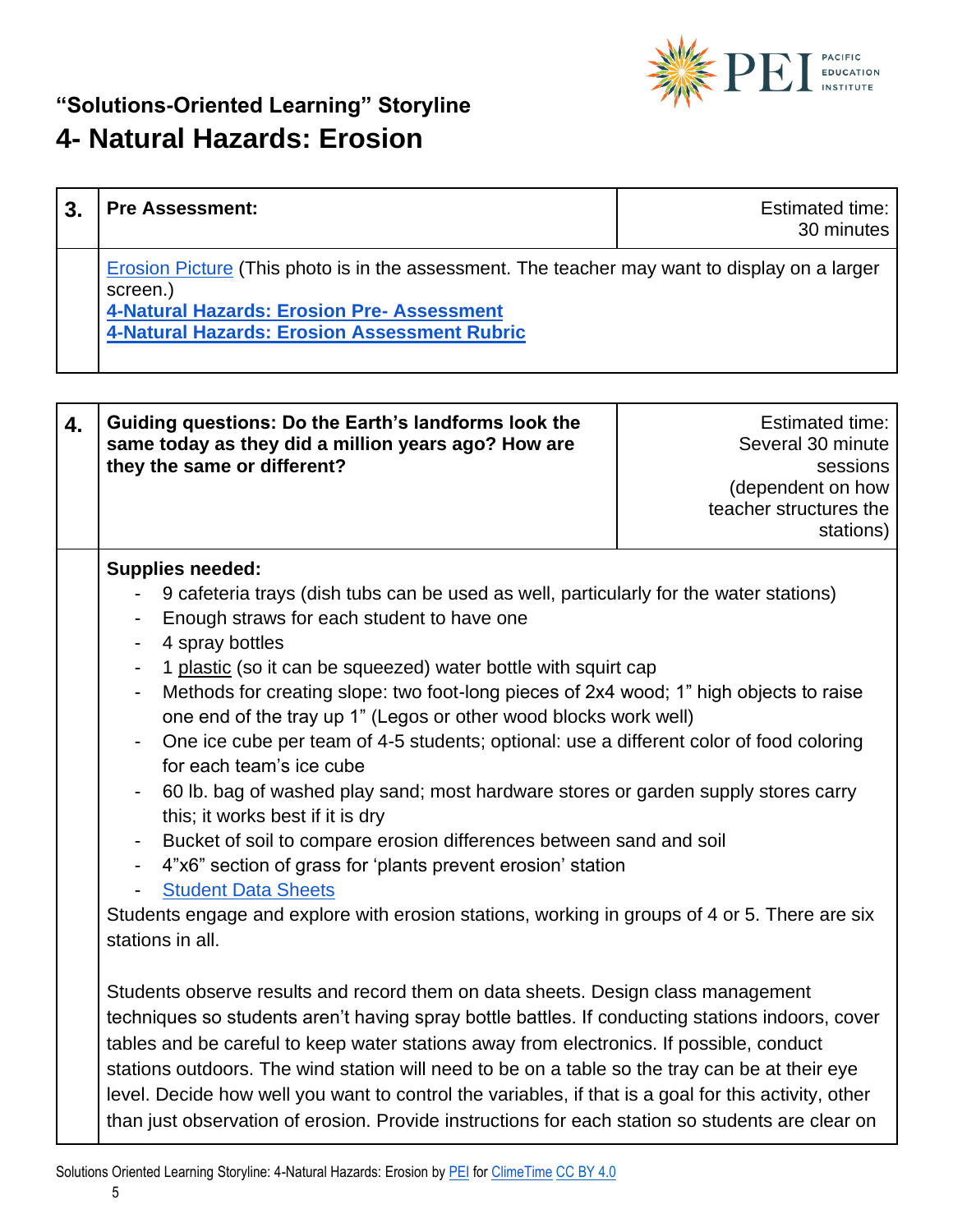

the procedures. Allow ample time for student experimentation, observation, and data collection. After conducting the investigations, have students discuss their observations and ideas with each other. Create a word wall with vocabulary that students use to describe their observations and conclusions. You may want to provide them with these definitions after they have had time to observe the changes at each station:

When water, wind, ice, and chemicals cause rocks and earth to wear away, it is called **weathering**.

When these weathered bits of rock and soil are moved to new places, it is called **erosion**, and can be caused by water, wind, ice, humans, or some combination of any of them. These forces change the shape of the land.

(Optional) You may want to use Total Physical Responses (TPR's) to differentiate learning of the new vocabulary words:

Use a total physical response (TPR) strategy using a hand movement and a brief verbal definition to represent each new vocabulary word. For example:

Weathering – Wiggle fingers from top to the sides and say, "Weathering the breaking apart of Materials."

Erosion – With hands at hand level make a downward wave motion and say, "Erosion…the movement of soil and materials."

(Optional) You may find this 7:35 minute video helpful in showing how plants hold onto soil: [Erosion and Soil](https://www.youtube.com/watch?v=im4HVXMGI68&=&t=13s)

- 1. **Wind erosion** 1 tray; enough straws for each student to have one
	- put about  $\frac{1}{2}$ " of dry play sand in the tray. Students will put their faces at the same level of the tray and blow gently through the straw across the top of the sand. Groups can 'reset' the sand by gently patting it flat again.
- 2. **Water erosion** (3 stations: with slope, low rainfall/high rainfall, different substrates)
- **Slope station:** 2 trays; sand; 1 spray bottle; 2" high and 1" high object to create slopes -cover ¾ of each tray with sand to fill the tray, leaving space at the bottom for the water to run off and collect. Put a 1" high object under one tray to provide a slight slope. Put a 2" high object under the other tray to provide a steeper slope (a piece of 2x4 wood works great).

-if the sand is wet, you can mound the sand to make a small 'mountain' that is steeper than the other water stations.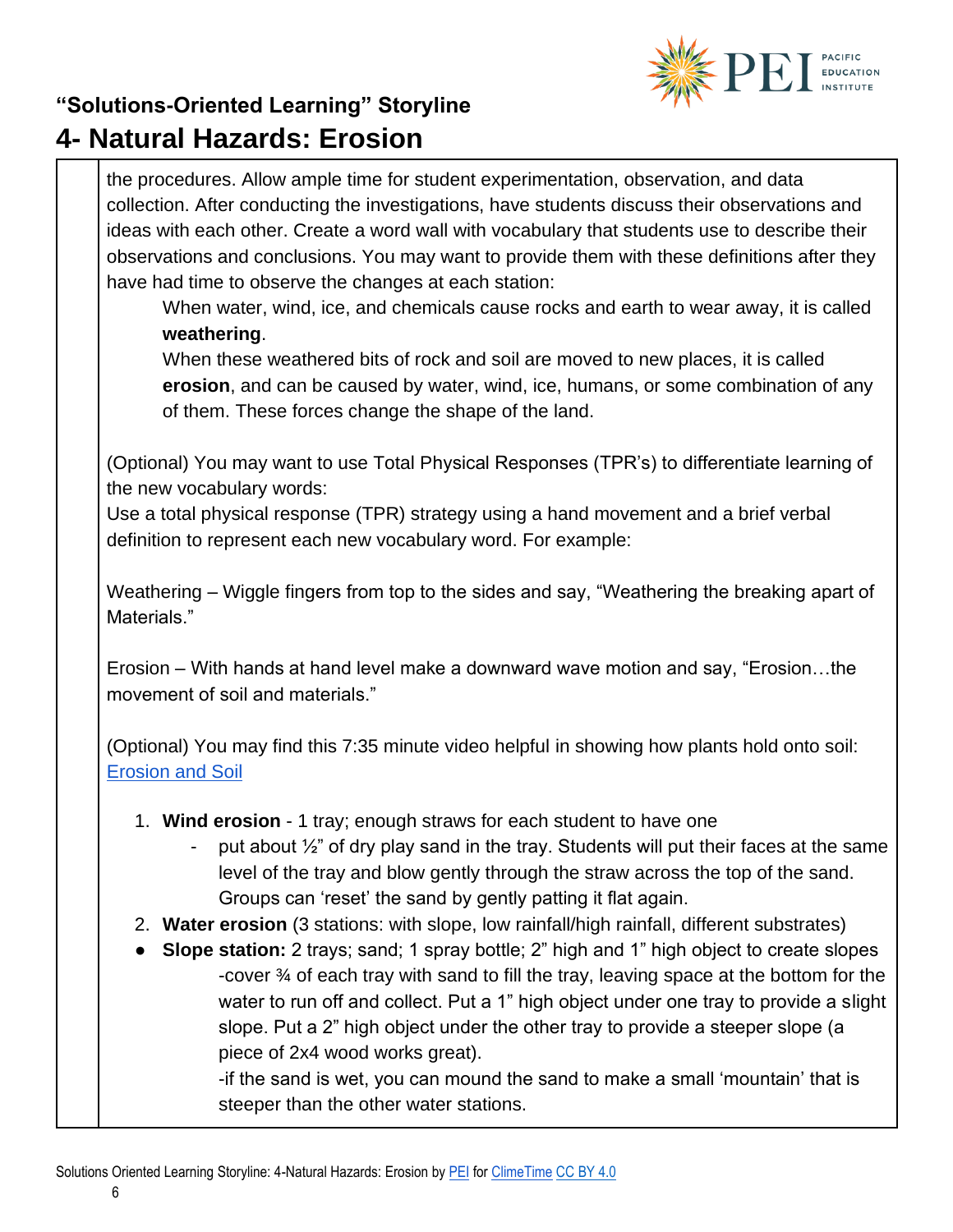

|  | -students use a spray bottle to make it 'rain'. They should keep the amount of<br>water and the distance of the spray the same for both trays.<br>Low and high rainfall station: 2 trays; sand; one spray bottle; one water bottle<br>$\bullet$<br>with squirt top; 1" high object to create slope<br>put the same amount of sand in each tray with a 1" object under the tray to<br>$\overline{\phantom{0}}$<br>provide a slight slope. Leave some space free of sand at the bottom of the tray<br>for water to collect. One tray gets heavy 'rainfall' from a squirt bottle. Students<br>compare that to the other tray that gets low rainfall from a spray bottle.<br>Different substrate station: 2 trays; sand in one tray and dirt in the other; 1<br>$\bullet$<br>spray bottle; 1" high object to create slope<br>put sand in one tray and dirt in another with similar amounts in each tray.<br>Students use the same spray bottle to apply the same amount of 'rain' to each<br>substrate and note differences<br>3. Ice erosion - 1 tray; ice cubes (one per pair of students); sand; foot-long piece of 2x4<br>wood<br>- fill the tray with sand, leaving some space at the bottom for water to collect |
|--|--------------------------------------------------------------------------------------------------------------------------------------------------------------------------------------------------------------------------------------------------------------------------------------------------------------------------------------------------------------------------------------------------------------------------------------------------------------------------------------------------------------------------------------------------------------------------------------------------------------------------------------------------------------------------------------------------------------------------------------------------------------------------------------------------------------------------------------------------------------------------------------------------------------------------------------------------------------------------------------------------------------------------------------------------------------------------------------------------------------------------------------------------------------------------------------------------------------------|
|  | - arrange the tray so the long side has the 2x4 under it, providing more space for ice<br>cubes to fit<br>- each pair of students puts one ice cube (simulating a glacier) at the top of the tray and<br>observes the results; they may visit other stations while their ice cube is traveling down<br>the slope.<br>- you may want to use a different color of food coloring for each team's ice cube to see                                                                                                                                                                                                                                                                                                                                                                                                                                                                                                                                                                                                                                                                                                                                                                                                      |
|  | the difference in ways each ice erodes the sand or soil                                                                                                                                                                                                                                                                                                                                                                                                                                                                                                                                                                                                                                                                                                                                                                                                                                                                                                                                                                                                                                                                                                                                                            |
|  | 4. Plants prevent erosion - 1 tray; one 1" high object to create a slight slope; sand; 4"x6"<br>section of grass; one spray bottle<br>- fill the tray with sand, leaving some space at the bottom for water to collect<br>- put the grass on top of the sand on one side of the tray, leaving bare sand on the other<br>- put a 1" high object under one tray to provide a slight slope; arrange the tray so the<br>long side has the 1" object underneath it<br>- students spray the same amount of water on each side of the tray (grass vs. no grass)                                                                                                                                                                                                                                                                                                                                                                                                                                                                                                                                                                                                                                                           |

| 5. | <b>Guiding question: What causes erosion?</b> | <b>Estimated time:</b><br>45 minutes |
|----|-----------------------------------------------|--------------------------------------|
|    | 'Supplies needed:                             |                                      |

7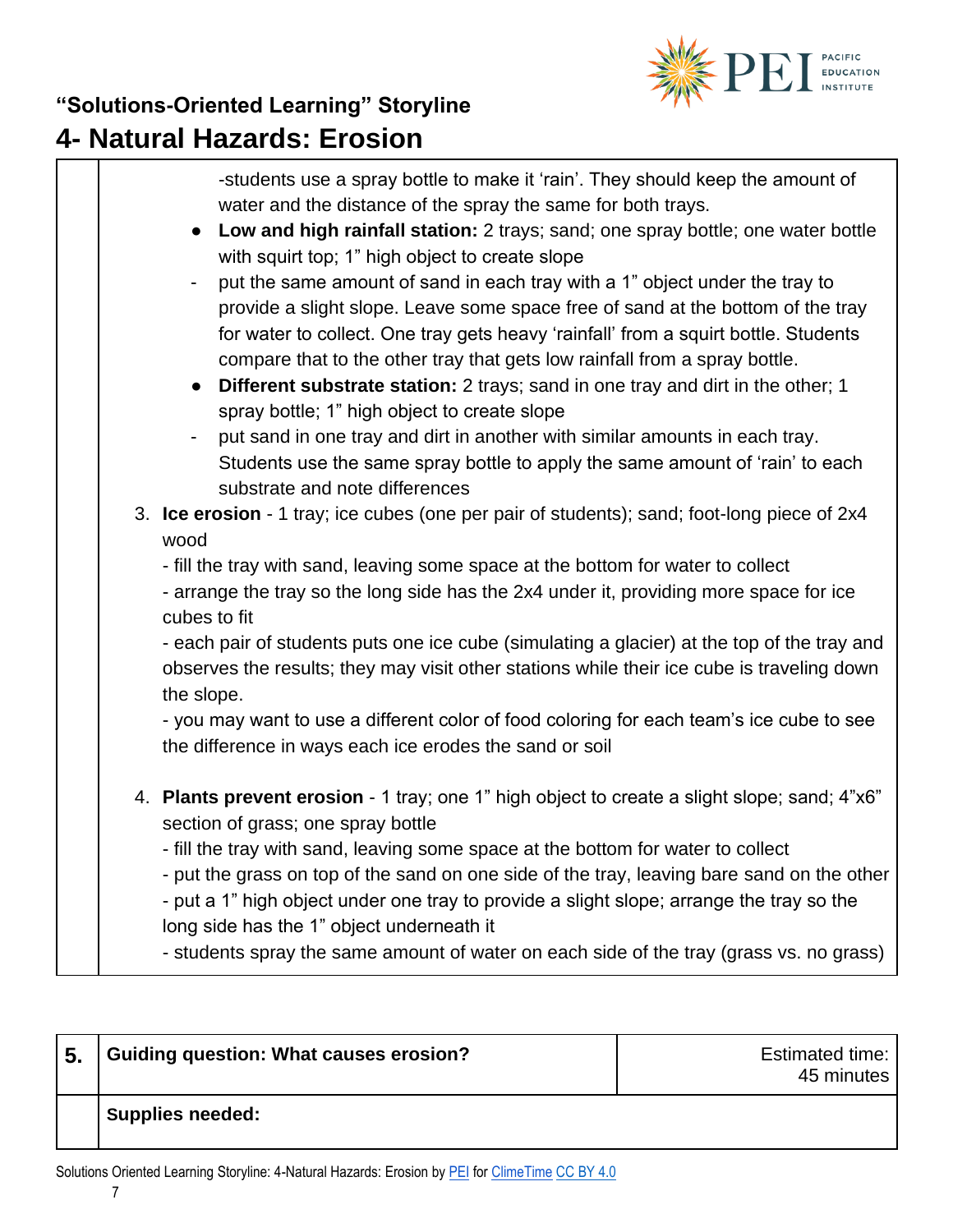

One set of 16 [Erosion card set](https://pacificeductioninstitute.sharepoint.com/:b:/s/Program/EUwOWCoFW2NIrwyBclCiH3YB7Kbl5sbmu3JZ5Zj6kt7wsw?e=wEmuGX) for each group of students; set includes the two groups of card sort categories

Students sort 16 cards depicting different types of erosion into three groups: erosion caused by nature / erosion caused by humans / don't know. Then they create a second sort where they determine if wind, water, snow/ice, humans, or a combination of more than one caused the types of erosion. The teacher will be able to assess whether the students are able to draw accurate conclusions about the examples in the card sort based on their experiences in the stations.

- 1. Hand out one set of 16 erosion cards to each team of 3-5 students. They will sort them into 3 categories:
	- caused by nature caused by humans don't know
- 2. In their notebooks, have students list the card numbers under each category and their brief reasoning for choosing that category. You may choose to have them pick three cards to describe their reasoning and evidence in detail
- 3. Hold a class discussion and summarize their results.
- 4. Hand out the next set of categories and have students resort their cards accordingly: • wind • water • ice/snow • humans • don't know
- 5. Have students list the card numbers under each category and their brief reasoning for choosing that category. Students may decide to put some cards in two categories such as 'humans' and 'water' as in the case of card #3. Allow students to create as many categories as they need.
- 6. Create new groups to tour the card sorts. Ensure that one 'expert' from each table is present to explain their reasoning for choosing the way they sorted their cards. During the tour, each group will have a chance to guess the reasoning used to sort cards into groups before hearing the actual reasoning from their 'expert'. Encourage students to take notes on what they thought of the different card sorts.
- 7. Hold a class discussion and summarize their results.

| 6. | Guiding question: Can you find erosion in your<br>environment?                                                                                                            | Estimated time:<br>45 minutes |
|----|---------------------------------------------------------------------------------------------------------------------------------------------------------------------------|-------------------------------|
|    | <b>Supplies needed:</b><br>-Clipboards or journals where students can record their findings out of the classroom<br>-Writing and drawing materials for notes and sketches |                               |

Take the class outside in the schoolyard or a nearby area to find examples of erosion. Gather them in a central place and describe the boundaries of where they can investigate safely.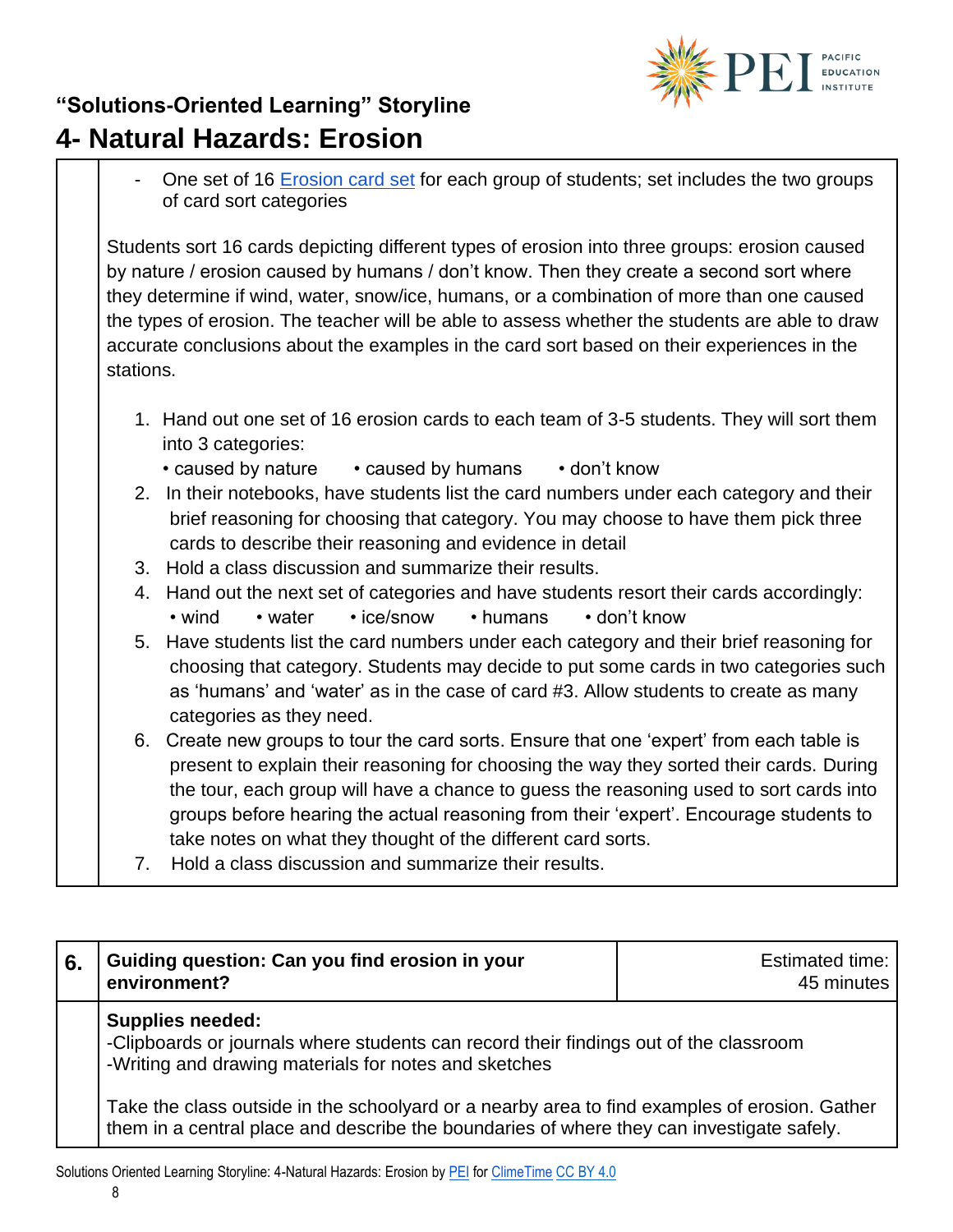

# **"Solutions-Oriented Learning" Storyline**

## **4- Natural Hazards: Erosion**

- 1. Have students work in teams to find examples where wind, water, snow/ice, or humans have caused erosion.
- 2. Students should describe what they see, explain why they think it is an example of erosion, list the causes, and the evidence for their reasoning. Students can use sketches and words to help describe what they see.
- 3. Take the class on a tour of each example of erosion found by the teams. At each location, students can describe their observations and reasoning for their example of erosion. Encourage respectful questioning about the claims, evidence, and reasoning used for their decisions.
- 4. Debrief back in the classroom. Have students share their discoveries of types of erosion and where they were found. Students may find problems with erosion in the schoolyard or nearby location.
- 5. (Optional) You may choose to have your students make plans for solving the erosion problem they found at the end of the storyline. Have them write their ideas in their notebooks at this time to be expanded upon and implemented later. This could be used as a STEM performance task or assessment.
- 6. (Optional) Students may benefit from watching this 28-minute Bill Nye video on erosion to better understand the processes that caused the erosion at the stations and in their school area. Have students make connections between what they observed in the classroom and in the school area to the images in the video: [Bill Nye: Erosion](https://www.youtube.com/watch?v=HkralMlDmSA)

| 7. | <b>Guiding question: What causes erosion?</b>                                                                                                                                                                                                                                                                                                                                                                                                                                                                                                                                                                                                                                                                                                                                                                                                                                | Estimated time:<br>30 minutes |  |
|----|------------------------------------------------------------------------------------------------------------------------------------------------------------------------------------------------------------------------------------------------------------------------------------------------------------------------------------------------------------------------------------------------------------------------------------------------------------------------------------------------------------------------------------------------------------------------------------------------------------------------------------------------------------------------------------------------------------------------------------------------------------------------------------------------------------------------------------------------------------------------------|-------------------------------|--|
|    | <b>Supplies needed:</b><br>One set of 16 erosion cards for each group of students; set includes the two groups of card<br>sort categories                                                                                                                                                                                                                                                                                                                                                                                                                                                                                                                                                                                                                                                                                                                                    |                               |  |
|    | Card sort, part 2<br>After having real life opportunities to see erosion, the second card sort will allow students to<br>reflect more deeply on their observations and conclusions for categorizing the cards.<br>1. Hand out one set of 16 erosion cards to each team. They will sort them again into 3<br>categories:<br>• caused by nature • caused by humans • don't know<br>2. Have students list the card numbers under each category and their brief reasoning for<br>choosing that category. You may choose to have them pick three cards to describe<br>their reasoning and evidence in detail. Have students note which cards they changed<br>from their previous sort and explain their reasoning.<br>3. Hold a class discussion and summarize their results.<br>4. Hand out the next set of categories:<br>• water • ice/snow • humans<br>• don't know<br>• wind |                               |  |

9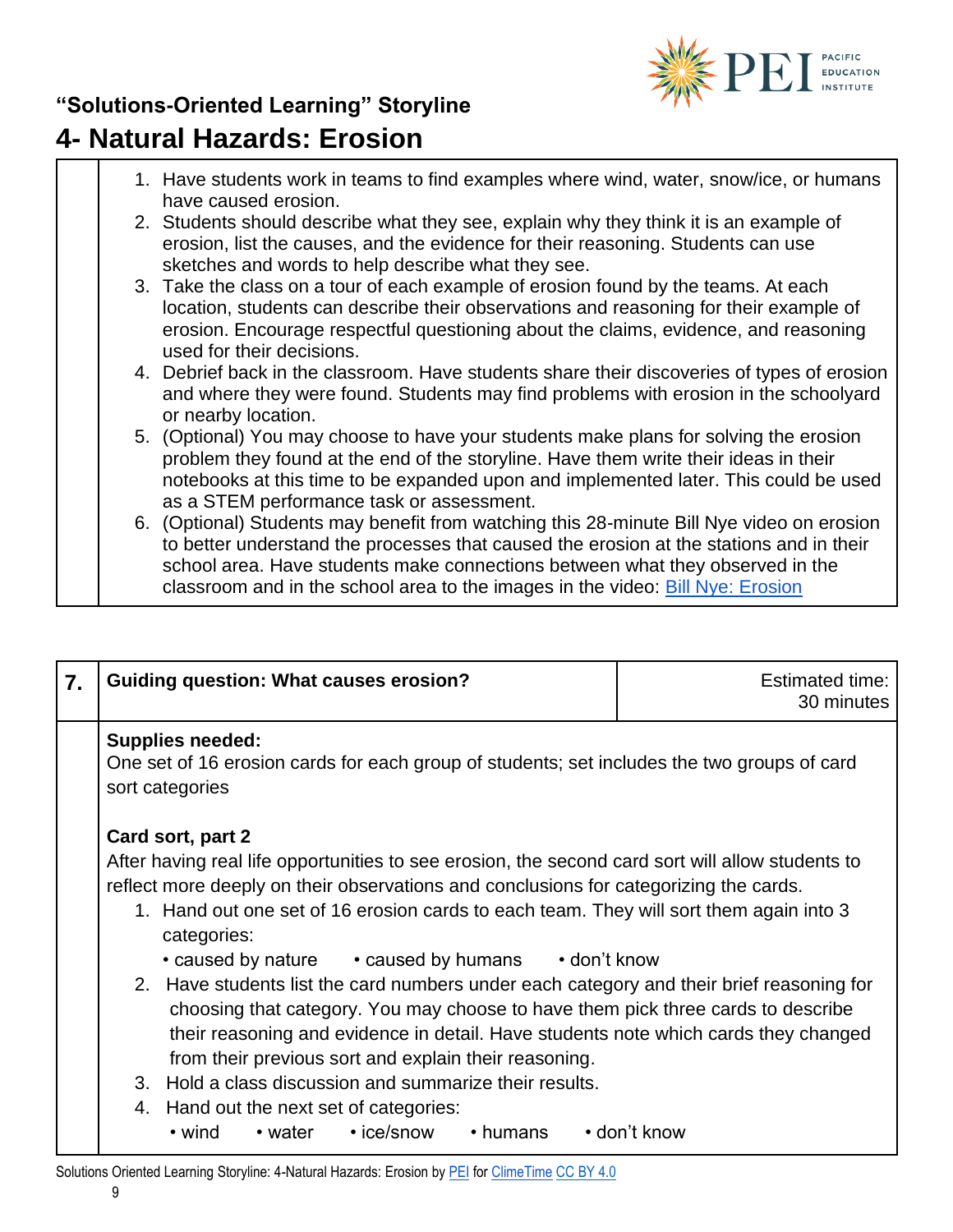

## **"Solutions-Oriented Learning" Storyline**

## **4- Natural Hazards: Erosion**

(allow students to put some cards in two categories such as 'humans' and 'water' as in the case of card #3)

- 5. Have students list the card numbers under each category and their brief reasoning for choosing that category. They can correlate the example of erosion they saw outside to one or more of the cards.
- 6. Have students 'tour' the card sorts. Use the same groups as before with one student from each table in the new group. Students can take notes of their impressions of the different sorts.
- 7. Hold a class discussion and summarize their results.
- 8. Compare their results of this card sort to the first one. Students should be showing signs of increased understanding of erosion and its causes.
- 9. Have students resort their cards in order of how fast the landform in the picture changed from what it might have been before. Students can record the card numbers and their reasoning in their notebooks.
- 10. Debrief this new sort with the class. What evidence can they provide to support their choice of placement of the cards? Can they draw any conclusions about the types of landforms that change fast? … that change slowly? What types of erosional forces (wind, water, ice/snow, humans, or a combination) might make landforms change the quickest? … the slowest?
- 11. Revisit the question, "Do the Earth's landforms look the same today as they did a million years ago? How are they the same or different?" Have students write their answers in their notebooks. When they have finished, they can share their answers with their teams. Ask for a few tables to share an answer they thought was helpful in understanding the question.

| 8. | <b>Guiding Question: Who in our community has</b><br>knowledge about erosion?                                                                                                                                                                                                                                                                                                                                                                                                                      | Time will be dependent on<br>presenter |
|----|----------------------------------------------------------------------------------------------------------------------------------------------------------------------------------------------------------------------------------------------------------------------------------------------------------------------------------------------------------------------------------------------------------------------------------------------------------------------------------------------------|----------------------------------------|
|    | Bring local restoration experts into your classroom<br>Invite local experts who have knowledge about land restoration into your classroom. This could<br>be a tribal planner or historian, someone who works with a city, or county planning office. Local<br>tribal members can share Traditional Ecological Knowledge with students. They can reflect on<br>what they have learned about erosion and how TEK informs them of different ways of thinking<br>about how they can make a difference. |                                        |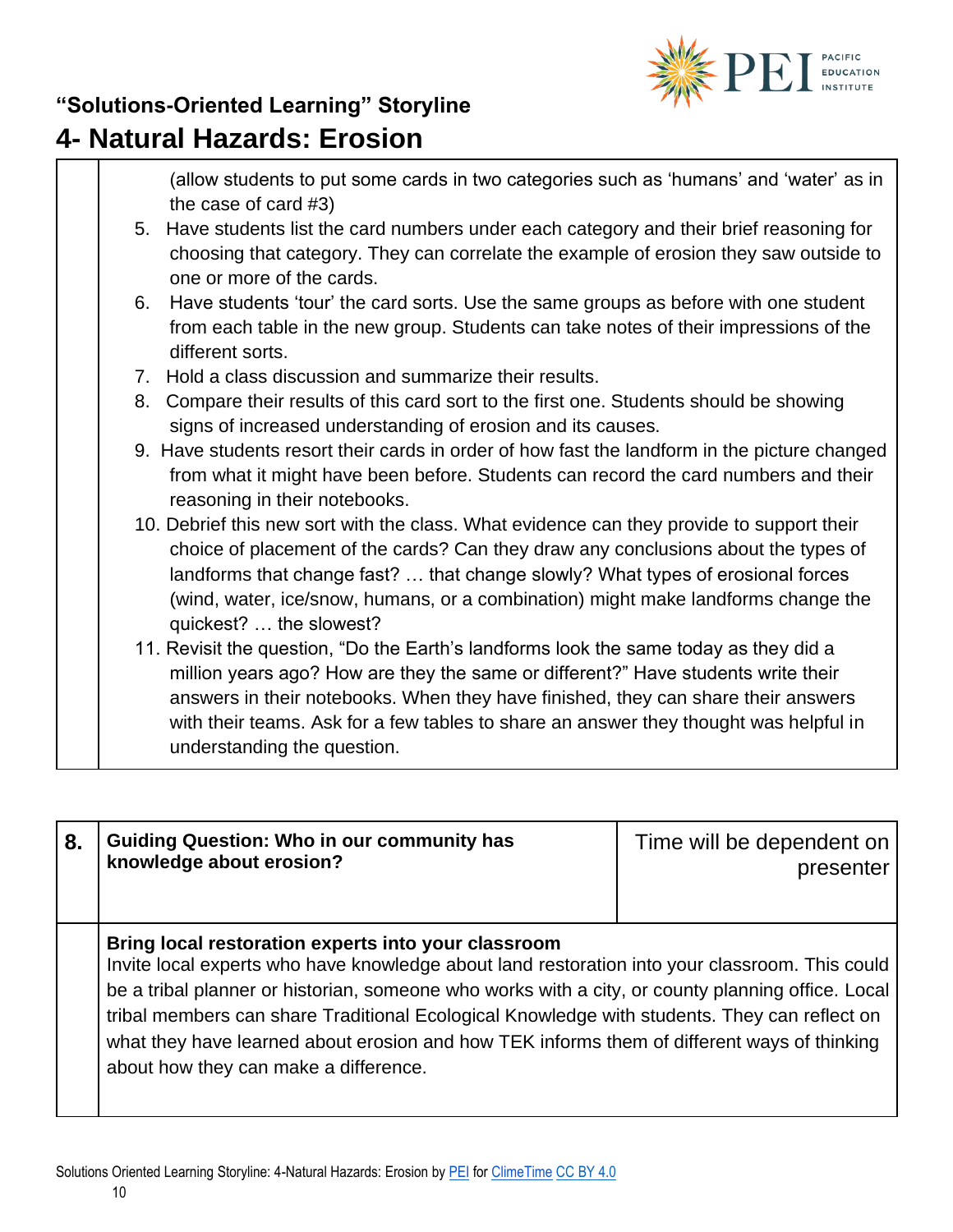

| components to your career connections, you could use career cards:<br>• Land Steward<br><b>Restoration Biologist and Project Manager</b><br><b>Salmon Habitat Restoration Manager</b><br><b>Water Quality Specialist</b><br>$\bullet$<br><b>Bringing Native Ways of Knowing into your classroom</b><br>1. Students reflect on the story of Alder/Cottonwood, any traditional stories shared and<br>how traditional stories relate to what they've learned about erosion.<br>Online resources for getting started (please utilize your local tribal resources first):<br><b>Roger Fernandes Storytelling</b><br>Ancestral Stories of the Klallam People (Grandfather and Grandson is especially<br>relevant and speaks about changing the course of a river.)<br>2. If possible, invite a local elder to speak about their tribal values and knowledge |
|-------------------------------------------------------------------------------------------------------------------------------------------------------------------------------------------------------------------------------------------------------------------------------------------------------------------------------------------------------------------------------------------------------------------------------------------------------------------------------------------------------------------------------------------------------------------------------------------------------------------------------------------------------------------------------------------------------------------------------------------------------------------------------------------------------------------------------------------------------|
|                                                                                                                                                                                                                                                                                                                                                                                                                                                                                                                                                                                                                                                                                                                                                                                                                                                       |
|                                                                                                                                                                                                                                                                                                                                                                                                                                                                                                                                                                                                                                                                                                                                                                                                                                                       |
|                                                                                                                                                                                                                                                                                                                                                                                                                                                                                                                                                                                                                                                                                                                                                                                                                                                       |
|                                                                                                                                                                                                                                                                                                                                                                                                                                                                                                                                                                                                                                                                                                                                                                                                                                                       |
|                                                                                                                                                                                                                                                                                                                                                                                                                                                                                                                                                                                                                                                                                                                                                                                                                                                       |
|                                                                                                                                                                                                                                                                                                                                                                                                                                                                                                                                                                                                                                                                                                                                                                                                                                                       |
|                                                                                                                                                                                                                                                                                                                                                                                                                                                                                                                                                                                                                                                                                                                                                                                                                                                       |
|                                                                                                                                                                                                                                                                                                                                                                                                                                                                                                                                                                                                                                                                                                                                                                                                                                                       |
|                                                                                                                                                                                                                                                                                                                                                                                                                                                                                                                                                                                                                                                                                                                                                                                                                                                       |
|                                                                                                                                                                                                                                                                                                                                                                                                                                                                                                                                                                                                                                                                                                                                                                                                                                                       |
|                                                                                                                                                                                                                                                                                                                                                                                                                                                                                                                                                                                                                                                                                                                                                                                                                                                       |
|                                                                                                                                                                                                                                                                                                                                                                                                                                                                                                                                                                                                                                                                                                                                                                                                                                                       |
|                                                                                                                                                                                                                                                                                                                                                                                                                                                                                                                                                                                                                                                                                                                                                                                                                                                       |
| regarding erosion and land changes. Perhaps find tribal members involved in a                                                                                                                                                                                                                                                                                                                                                                                                                                                                                                                                                                                                                                                                                                                                                                         |
| restoration project. You may want to arrange a partnership with the tribe to help them                                                                                                                                                                                                                                                                                                                                                                                                                                                                                                                                                                                                                                                                                                                                                                |
| with their restoration projects. As opposed to the story to begin this unit, this opportunity                                                                                                                                                                                                                                                                                                                                                                                                                                                                                                                                                                                                                                                                                                                                                         |
| can provide a much bigger picture of how plants and trees hold the soil to prevent                                                                                                                                                                                                                                                                                                                                                                                                                                                                                                                                                                                                                                                                                                                                                                    |
| erosion.                                                                                                                                                                                                                                                                                                                                                                                                                                                                                                                                                                                                                                                                                                                                                                                                                                              |
|                                                                                                                                                                                                                                                                                                                                                                                                                                                                                                                                                                                                                                                                                                                                                                                                                                                       |

| 9. | Guiding question: How can I mitigate erosion?                                                                                                                                               | <b>Estimated time:</b><br>Hour $+$<br>Teacher dependent |  |
|----|---------------------------------------------------------------------------------------------------------------------------------------------------------------------------------------------|---------------------------------------------------------|--|
|    | <b>Tying it all together</b>                                                                                                                                                                |                                                         |  |
|    | 1. Students review their notes on places where they saw erosion in their schoolyard or<br>nearby location.                                                                                  |                                                         |  |
|    | 2. Have them plan where they might plant grass, other plants, or trees to mitigate or<br>prevent erosion. They may want to divert foot traffic from an area being eroded by<br>humans.      |                                                         |  |
|    | 3. If you are going to partner with a local tribe or conservation agency, students can work<br>with them to create plans for restoration of a local area.                                   |                                                         |  |
|    | 4. If you are having students plant trees at your school or nearby area, they can register<br>the trees they plant with <b>Plant for the Planet</b> . This is an international organization |                                                         |  |